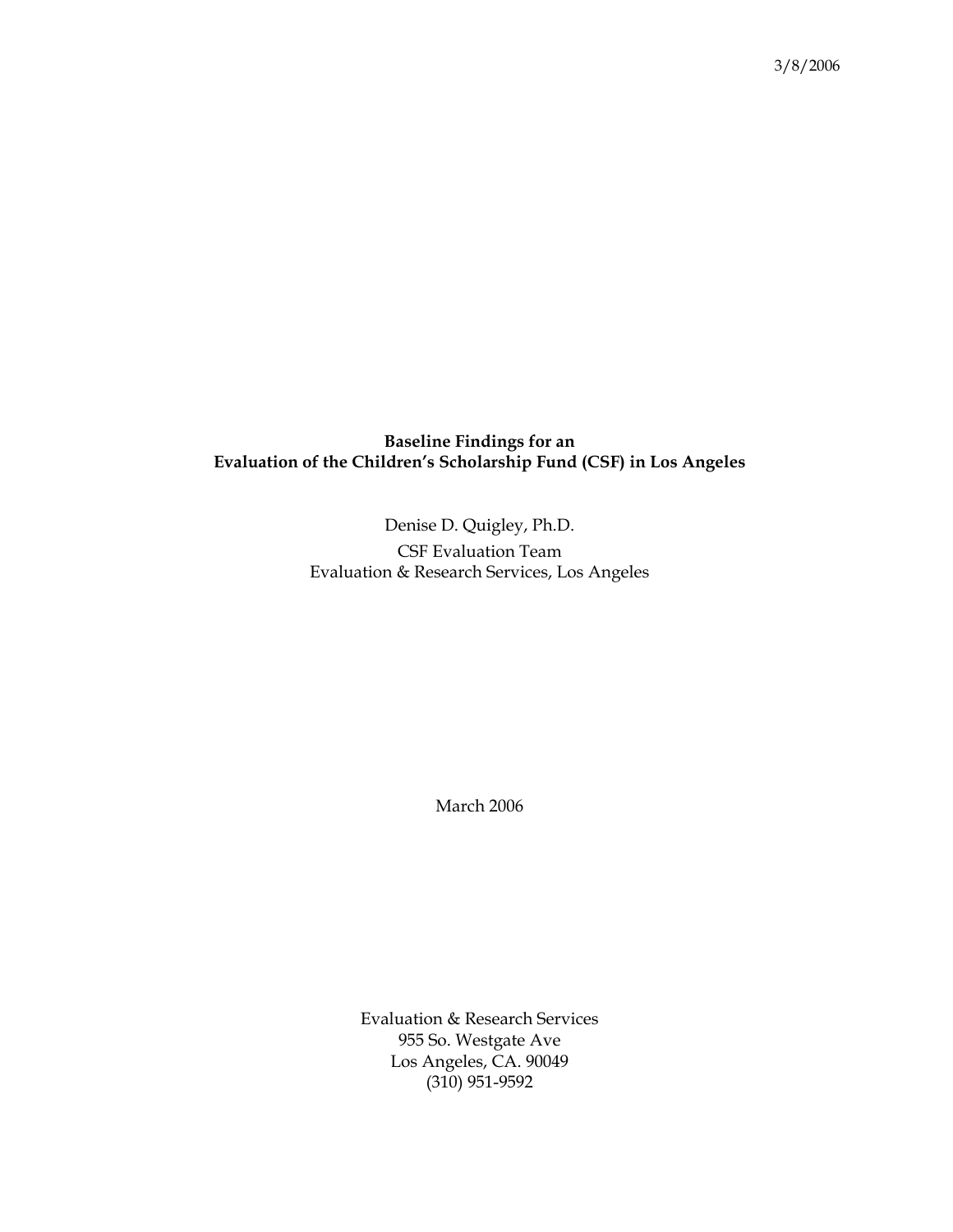Children's Scholarship Fund (CSF) Evaluation Team Denise D. Quigley, Evaluation Project Director Copyright Evaluation and Research Services © 2006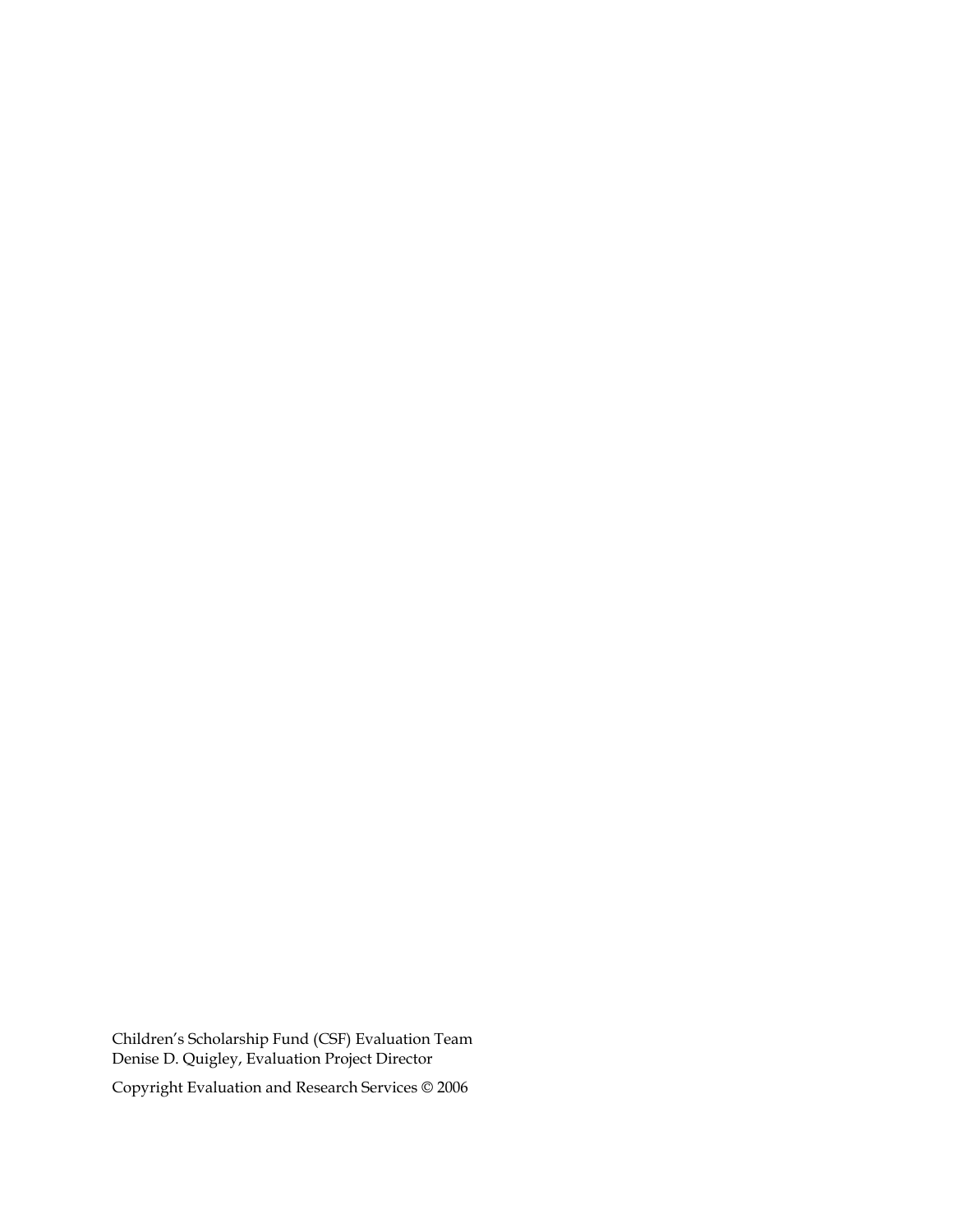The research contained herein was commissioned by the Broad Foundation, as part of the evaluation of the Children's Scholarship Fund. Opinions expressed herein are those of the author(s) and do not necessarily reflect the views of the Children Scholarship Funds or the aforementioned private foundations.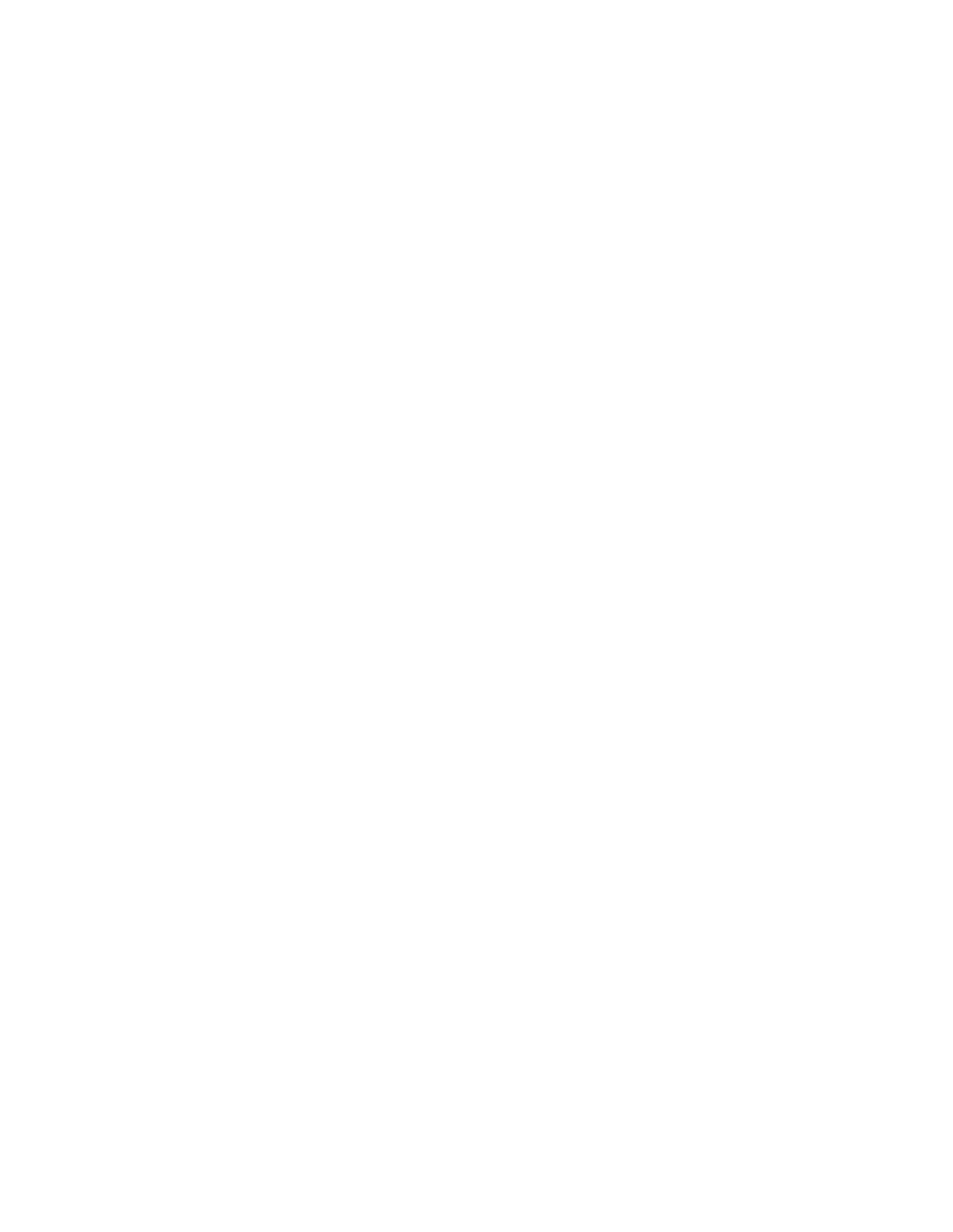#### **BASELINE FINGINGS FOR AN**

## **EVALUATION OF THE CHILDREN'S SCHOLARSHIP FUND – LOS ANGELES**

## **Denise D. Quigley**

## **Evaluation & Research Services, Los Angeles**

## **1. INTRODUCTION**

#### **Background and Context**

 John Walton and Ted Forstmann launched Children's Scholarship Fund (CSF) to an outpouring of demand from parents looking for better educational alternatives for their children in 1998. More than 70,000 children have benefited across the United States. In 2005, more than 24,000 children from low-income families are using CSF scholarships to attend the private school of their family's choice with approximately \$30 million in CSF tuition assistance. Scholarships are awarded in various cities across the country. Recipients are attending more than 4,000 private and parochial schools (including Catholic, Christian, Jewish, Muslim, Montessori and Independent schools) across the country through the generosity of CSF's donors, the efforts of 38 partner programs.

 In 1999, the Broad Foundation pledged \$1.6 million dollars for four years to the Los Angeles CSF to help low income children attend private school in Los Angeles. In addition, in 2000, Broad helped LA-CSF optimize its existing program by supporting an increase in the cap for students entering high school, and permitting approximately 400 siblings to join their elder brothers and sisters at their family's chosen school. To do this, Broad underwrote four-year scholarships for an additional 590 students.

 Scholarships are determined by family size, income and tuition, so that the family pays what it can afford. But every family pays some portion of their tuition. The average annual income for all CSF recipients is \$24,000 with the average family contribution is \$1,360 and the average CSF scholarship is \$1,220.

 In Los Angeles, CSF currently provides tuition support to more than 1,550 children. Funds are raised locally and then matched by the national CSF organization, highly leveraging local support. Families must pay a minimum of \$500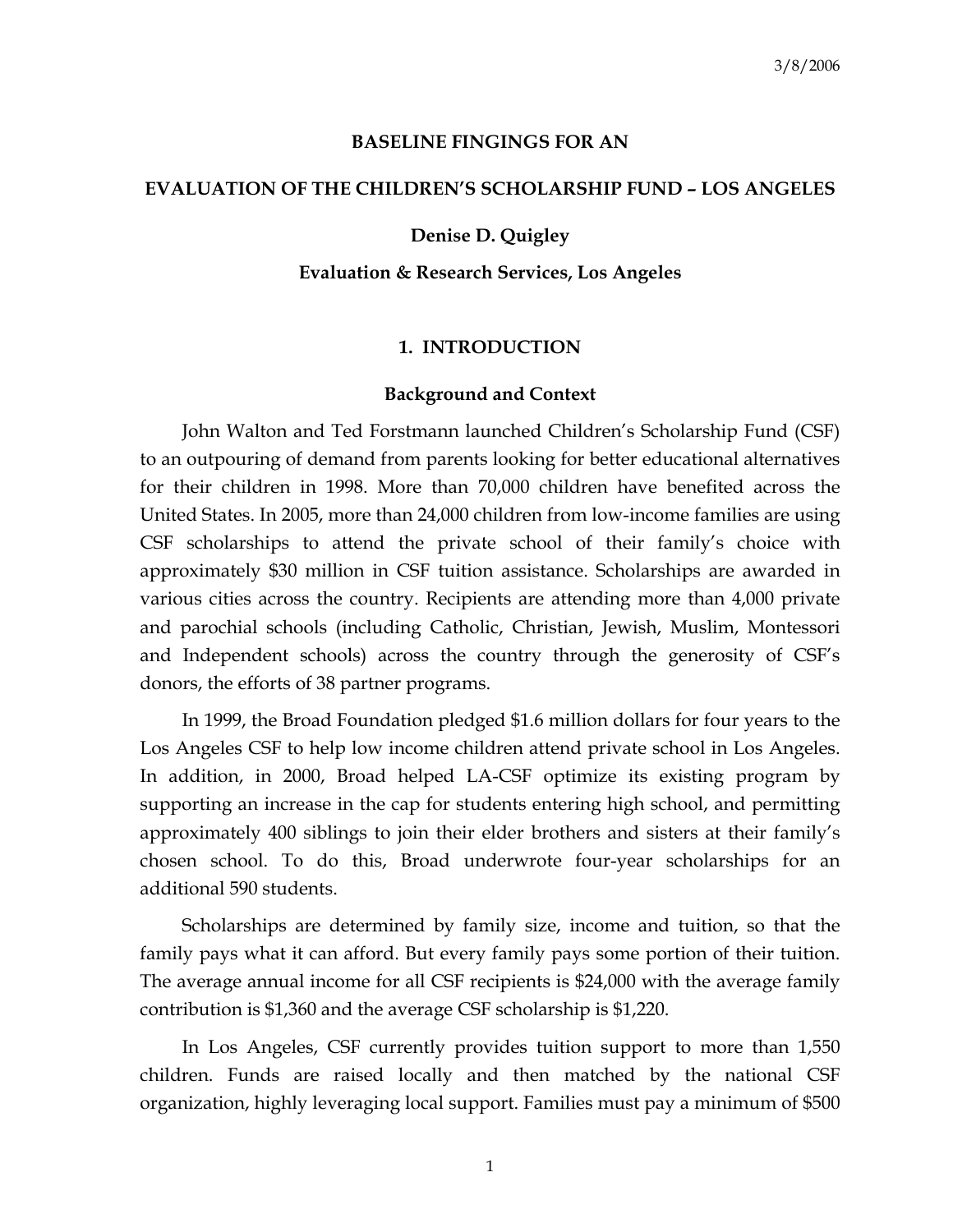and scholarships are 25%, 50%, or 75% of tuition, depending upon family size and income, up to a maximum of \$1,950. The average scholarship is \$1,372 and the families pay an average of just under \$26,000 towards their children's tuition. CSF scholarship recipients attend 281 private and parochial schools across the city, including Catholic, Jewish, Muslim, and independent schools.

 The evaluation of LA-CSF is important as it provides information about the effects of private school scholarship programs, which may have implications for school choice programs.

 The evaluation approach involves an individual growth design that collects longitudinal data on student achievement scores and compares baseline scores against a student's own individual growth overtime on a given test. Overall, the evaluation assesses the effects of a student receiving funds from CSF and attending a private school on their standardized test score achievement growth overtime. The findings carry broader significance by expanding the information available about private school scholarship programs.

#### **Organization of the Report**

 This report is divided into five sections. The first section has described the goals and context of the evaluation. Section 2 provides the methodology for the evaluation and the findings presented in the rest of the report.

 Section 3 addresses the research questions of "What is the baseline achievement for the CSF and control students in third grade?" and "How does this compare to LAUSD students in third grade?" This section examines the California Achievement Test, Sixth Edition (CAT/6) test scores for the third grade year and compares these test scores to the LAUSD district as a whole, and Economically Disadvantaged students in LAUSD. The California Achievement Test, Sixth Edition (CAT/6), a norm-referenced test, was administered to LAUSD district students in Grades 3 and 7 in the spring of 2005 as part of the state's Standardized Testing and Reporting Data (STAR) system. In previous years, the CAT/6 was administered to students in Grades 2-11. This comparative analysis is conducted for the CSF study sample  $(N=99)$  and the sampled control students  $(N=281)$ .

 Section 4 addresses the question, "How similar is the randomly sampled control students to the CSF study sample at baseline?" This section compares demographic information, such as gender and ethnicity, at baseline to determine if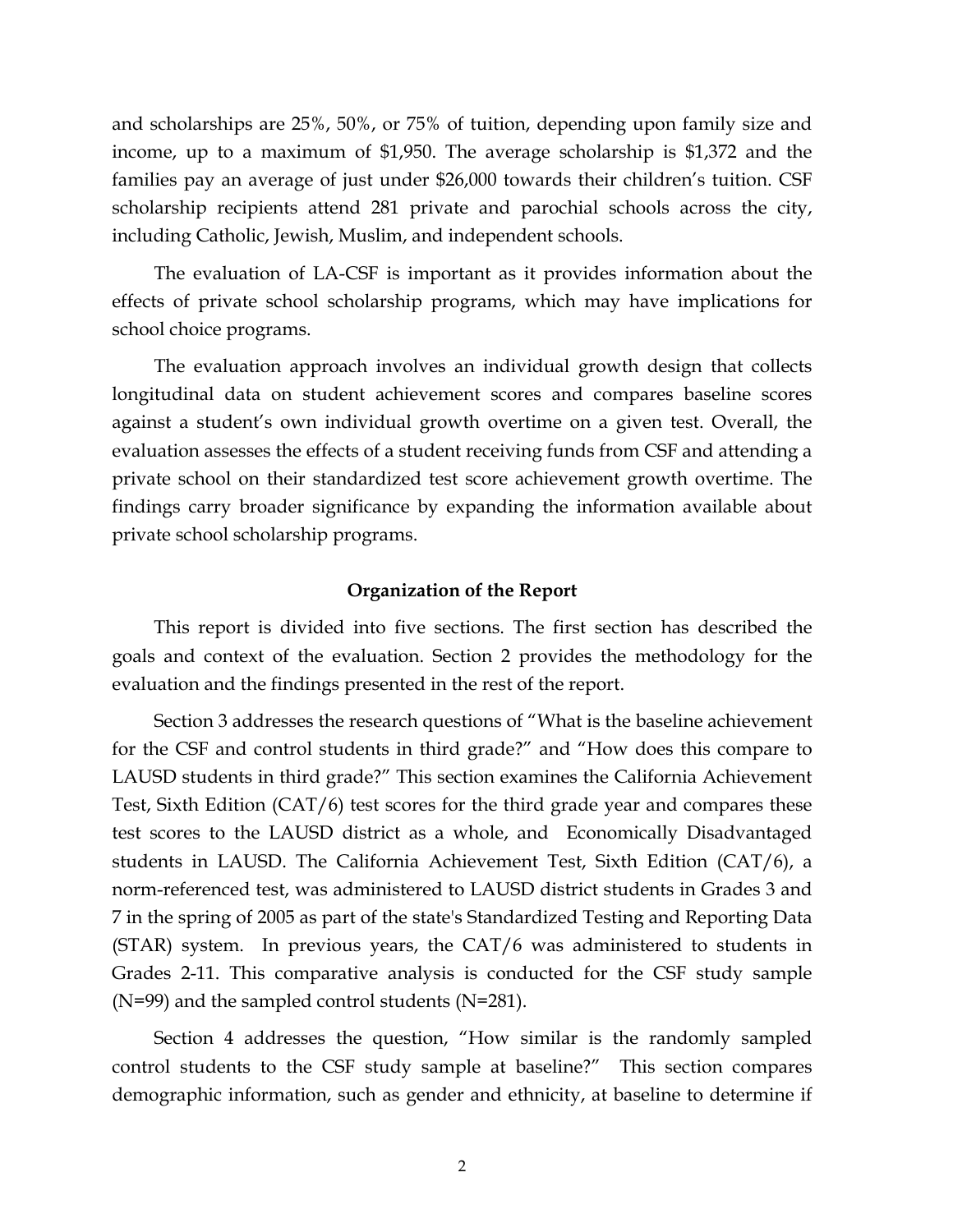the CSF study sample and the sampled control students have statistically similar characteristics prior to the CSF recipients attending a private school with CSF funds. The final section summarizes and concludes.

## **2. EVALUATION APPROACH AND DESIGN**

 The evaluation is designed to study whether the academic achievement growth of CSF students is greater than that of students who remained in the public schools that the CSF students previously attended. Adopting a comparison group approach, the evaluation centers on the change in students individual growth over time from 3<sup>rd</sup> through 7<sup>th</sup> grade.

 The evaluation approach integrates a longitudinal and a quasi-experimental design. The effects of CSF are being assessed primarily through a comparison group methodology of tracking student achievement growth over time. In the sections that follow, we provide a description of the methodology that delineates the evaluation design and explain the selection of the CSF sample and the control group sample.

## **Evaluation Questions**

The evaluation centers around four main evaluation questions:

- 1—What is the baseline achievement for the CSF and control students in third grade?
- 2—How similar are the randomly sampled control students to the CSF recipients at baseline?
- 3—What is the overtime achievement trend for the CSF recipients and control students?
- 4—Have the CSF students outperformed other students in the private schools? Or have the control students outperformed other economically disadvantaged students in LAUSD?

 Questions 1 and 2 focus on the similarity of the control students and the program students, prior to the CSF program students entering a private school. Question 3 tracks the over time achievement of the CSF recipients and the control students and examines whether their growth is statistically significant. Question 4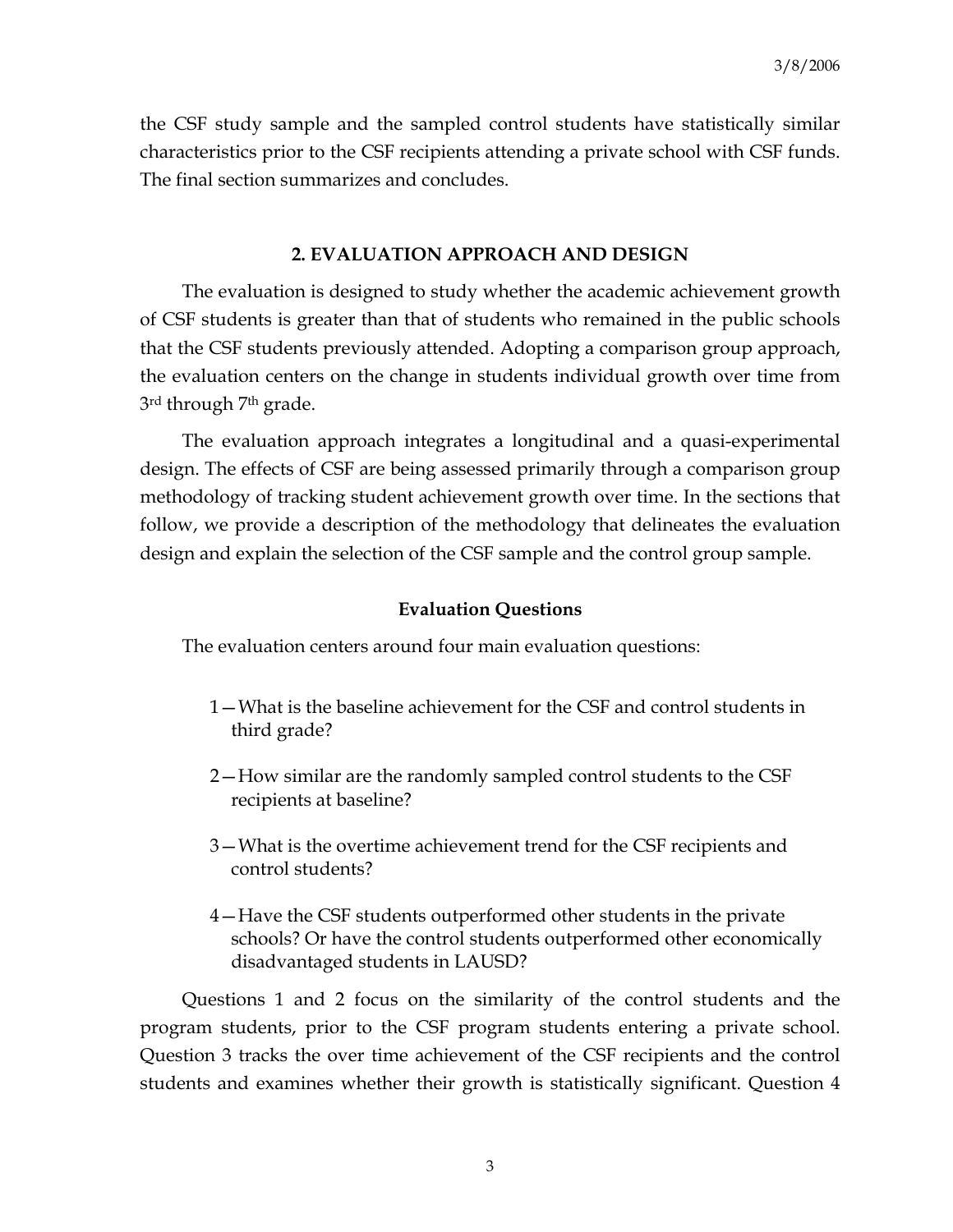investigates whether the CSF students are performing similarly to other private school students over time and whether the control students are performing similarly to other economically disadvantaged students in LAUSD over time.

 This report will address Questions 1 and 2 and examine the similarity of the control and CSF recipient samples. Basic descriptive statistics are computed for program and control students. The difference between the Non-CSF and CSF student characteristics and 3rd grade test scores are tested for statistical significance (at the *p* = 0.01 level) using a chi-square test or ANOVA *t*-test, as appropriate. These tests indicate the probability that the observed differences are due to chance.

 The overall evaluation of CSF LA is intended to answer these four questions and thereby assess whether CSF LA is achieving its goal of providing better learning opportunities for students in LA. However, the evaluation does not indicate whether private schools in general are more effective than public schools in improving student achievement from 3rd through 7th grade, nor does it indicate whether targeting families who seek out tuition support is more effective than other programmatic approaches.

 The unit of analysis for the evaluation is the individual student. Analyses are conducted comparing Non-CSF and CSF groups of students.

#### **Evaluation Design and Comparison Group Methodology**

 This evaluation, along with much social science research and evaluation work, is limited in the extent to which it can attribute connections between observed processes and conditions to observed effects since there are many uncontrolled variables likely to affect the outcomes in the targeted sites. Our evaluation design, however, uses quasi-experimental methods in addition to the longitudinal tracking of students to provide a solution to this problem.

 This study utilizes a quasi-experimental design to collect longitudinal data on two groups of elementary students –all who begin in grades 3 though 5 until each student reaches 7th grade. One group, called the CSF cohort, received tuition support to attend a private school from CSF, while the second group, called the Non-CSF cohort, are public school students in schools that were previously attended by CSF recipients. This type of data allows us to describe the differences in student achievement growth across students in private schools with CSF support and students who remained in the public schools previously attended by CSF recipients,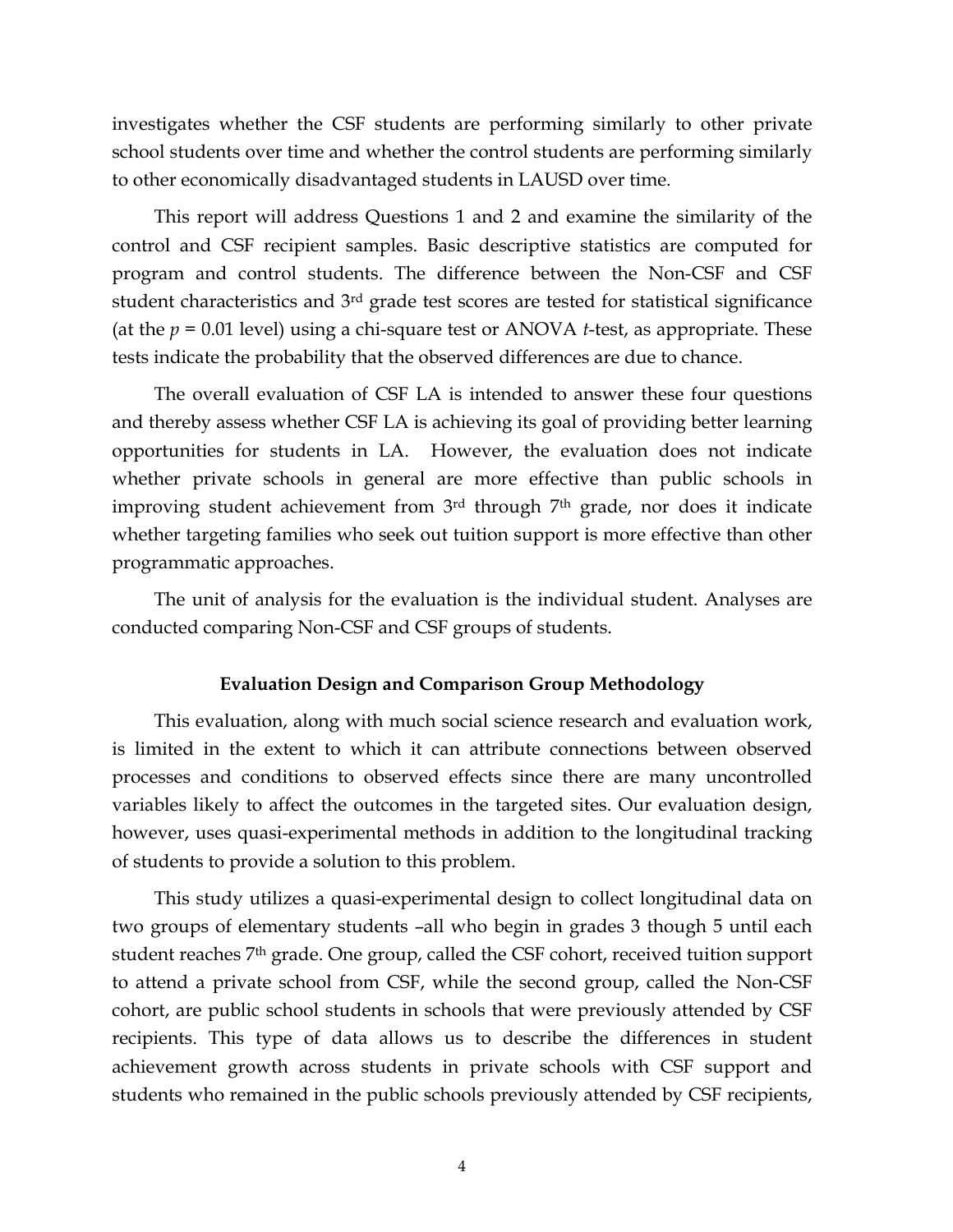and to test for the statistical significance of the overtime growth of the two populations of students.

 Furthermore, this design makes a few assumptions. The design assumes that the concern is to evaluate how *all* CSF recipients who received funding in fall of 05 - from the most to the least advantaged at the start of the program -- changed as a result of the CSF program.

#### **Data Collection Procedures and Sample Selection**

# **Student Achievement Data in Private and Public Schools**

 Available student achievement data over time is complicated in California by the changing tests and the changing policies concerning grade levels for which the test is administered. The following tests have been administered in the spring of the designated year:

| <b>Timeframe</b> | Name of Standardized Test                      |
|------------------|------------------------------------------------|
| 1999 - present   | CST-California Standards Test                  |
| 1998 - 2002      | SAT9 - Stanford 9 Test (norm referenced)       |
| $2003$ - present | CAT/6 - California Achievement Test, Version 6 |

 However, since the spring of 2005 the State of California has only required the  $CAT/6$  to be administered to  $3<sup>rd</sup>$  and  $7<sup>th</sup>$  graders. The state is primarily relying on the CST, which cannot be used to measure test score growth or achievement overtime. As a result, the CSF evaluation of test score growth overtime is constrained by the limited availability of norm-referenced test score data for the 3<sup>rd</sup>, 4<sup>th</sup>, and 5<sup>th</sup> graders in the Fall of 05 and thus the research questions it can answer for all three grade levels overtime. For example, the  $3<sup>rd</sup>$  grade CSF students in the Fall 05 do not have prior year baseline CAT/6 information and therefore cannot be compared to a set of LAUSD control students. However, the CSF 4<sup>th</sup> and 5<sup>th</sup> grade students in the Fall of 05 had both taken the  $CAT/6$  in their  $3<sup>rd</sup>$  grade year and therefore, can be compared to a set of LAUSD control students as well as have their test scores tracked until 7th grade using the CAT/6.

 Private schools, on the other hand, choose their own tests to administer to students. As part of the evaluation, CSF requested that private schools report to them the test they planned to administer in the 05/06 school year. The majority of private schools in the LA area are administering the norm-referenced Iowa Test for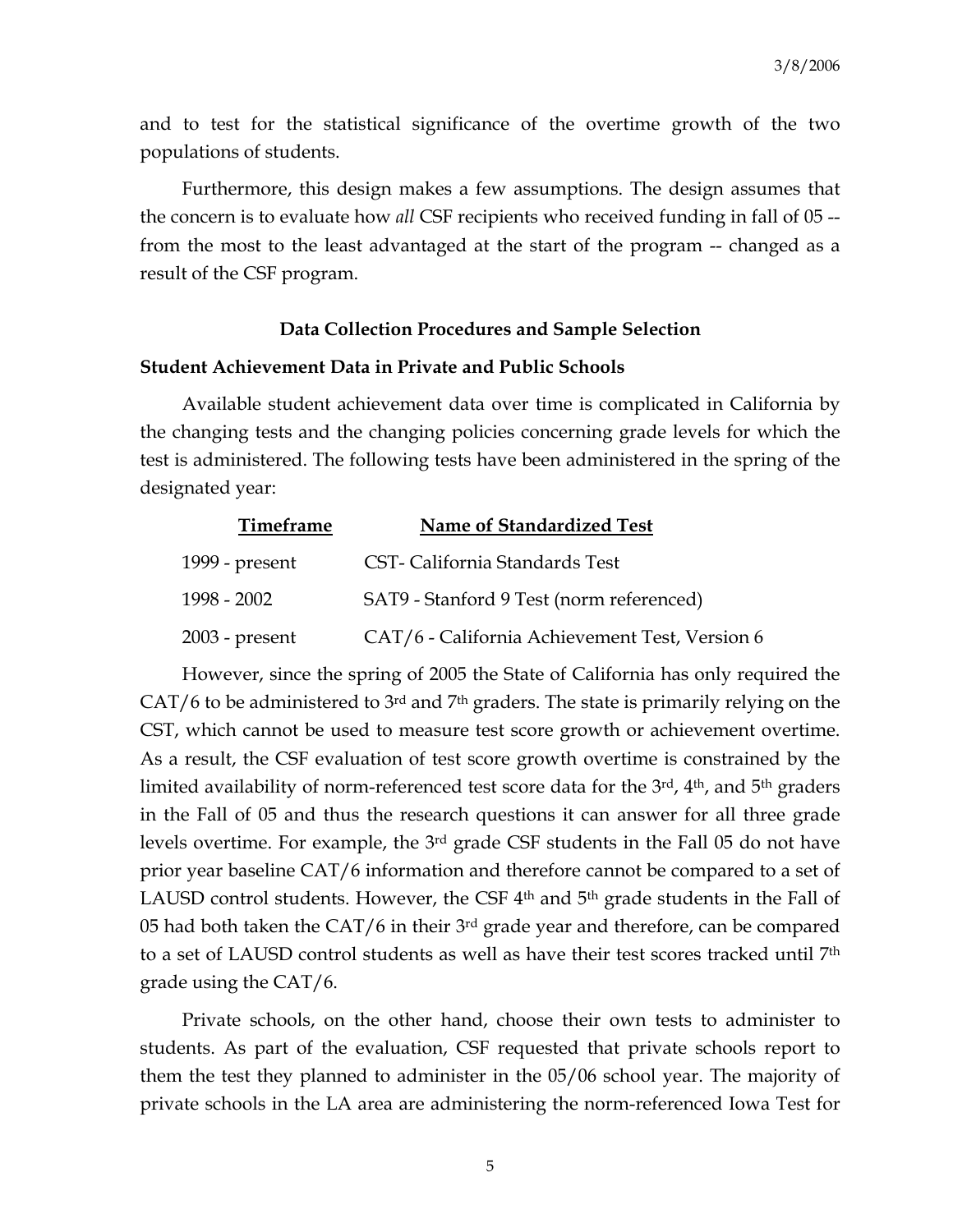Basic Skills (ITBS), while some are administering the norm-referenced Stanford 9 (or 10). The evaluation will track CSF recipients who have taken the ITBS or the Stanford Version 9 (or Version 10). Given that public schools no longer administer either of these norm-referenced tests, the control students test scores will be tracked using norm-referenced California Achievement Test (Version 6) (CAT/6).

 Moreover, given the new testing policies of 2005 to only administer the CAT/6 test in 3rd and 7th grade, the evaluation will start tracking students who entered school in the  $3<sup>rd</sup>$ , 4<sup>th</sup> or 5<sup>th</sup> grade in the fall of 05. For the 4<sup>th</sup> and 5<sup>th</sup> grade students, their third grade CAT/6 score can be used as their baseline score (prior to entering private school) and their achievement growth can be tracked for the yeas that the attend private school. Both control and program students will be tracked until the 7th grade, the grade that the state currently requires student testing of public school students. In sum, baseline comparisons can be made using third grade scores in reading and math on the CAT/6. Overtime student growth will be compared from 3<sup>rd</sup> to 7<sup>th</sup> grade for both the 4<sup>th</sup> and 5<sup>th</sup> grade cohorts of control students using the CAT/6 and from  $4<sup>th</sup>$  to  $7<sup>th</sup>$  grade and from  $5<sup>th</sup>$  to  $7<sup>th</sup>$  grade for the ITBS and SAT cohort of CSF recipients. If an equating study becomes available for the ITBS or the SAT9/10 to the CAT/6, then the control group's overtime student growth will also be compared to the CSF's overtime student growth from 3rd to 7<sup>th</sup> grade. Control students will also be compared to the average economically disadvantaged students in LAUSD and the CSF students will be compared to the average student in their private school.

#### **Selection of the CSF Sample**

 The Children's Scholarship Fund provides tuition scholarships for students with demonstrated need who wish to attend private schools. In Fall 2005, CSF funded CSF recipients in grades K-5, and by design approx. 20 percent came from private schools and 80 percent came from public schools in Los Angeles.

 For students in grades 3 – 5, 54 of the 156 students came from a private school and three were missing this information. As a result, the evaluation will track 99 CSF students in grades 3 through 5 who came from public schools in the fall of 2005. Of these 99 CSF students, the majority will be administered the Iowa Test for Basic Skills (ITBS) instead of the Stanford 9 (or Stanford 10). See the Table below for counts of students by grade). Students taking either the ITBS or the SAT9 will be included in the evaluation. These 99 students will be tracked until they each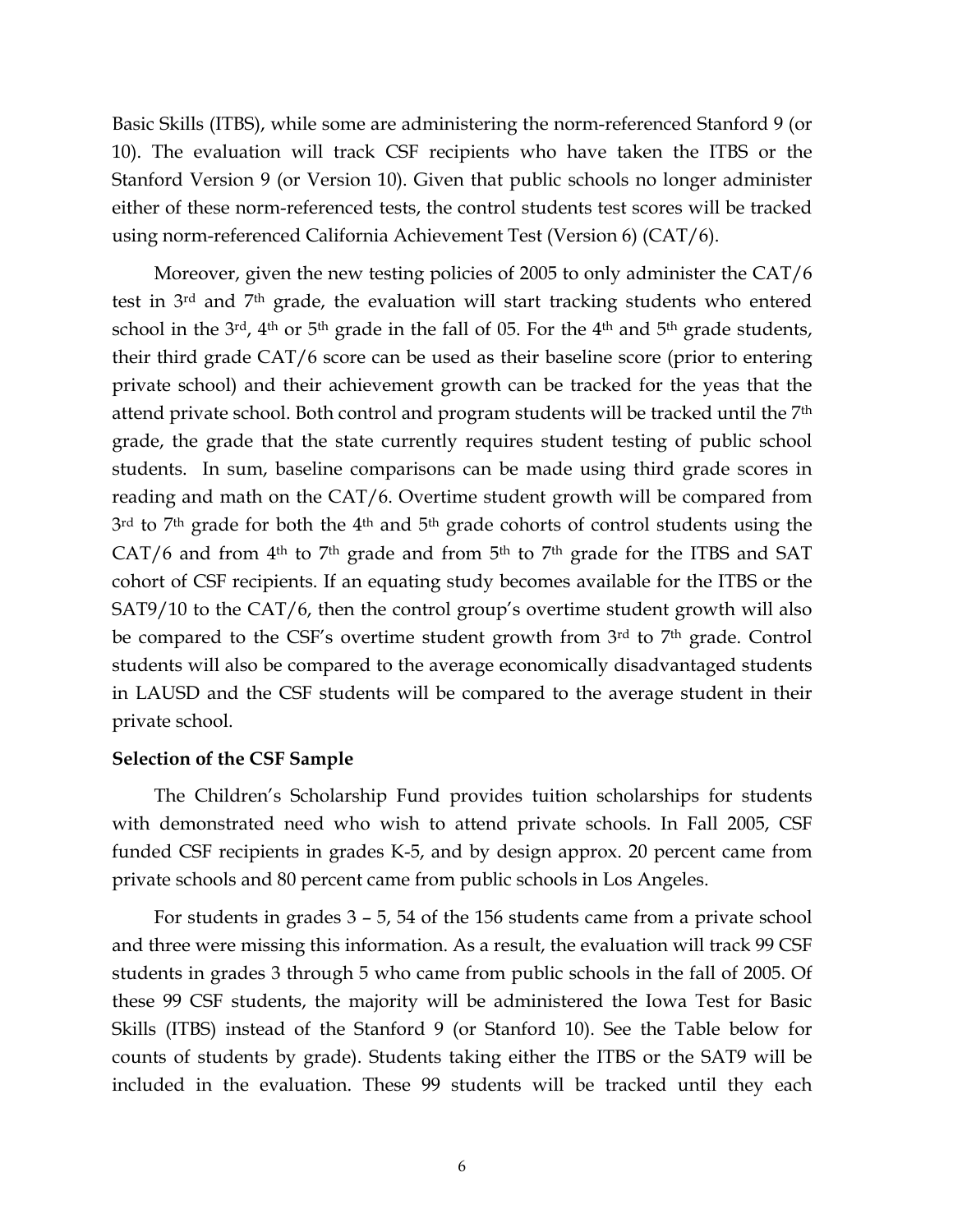respectively reach  $7<sup>th</sup>$  grade. This will be in the school year 2008/09. The cohort of students taking the SAT9/SAT10 is too small to provide statistically significant results, but will be tracked for informational purposes. The sample size of the students taking the ITBS is sufficient to determine statistical differences over time and as compared to the Non-CSF control students.

| <b>Test Type</b> | <b>Student Count</b> | <b>Student Count</b><br><b>By Grade</b> | <b>Grade level</b>   |
|------------------|----------------------|-----------------------------------------|----------------------|
|                  | N                    | N                                       |                      |
| SAT9/SAT10       | 19                   |                                         |                      |
|                  |                      | 6                                       | 3 <sup>rd</sup>      |
|                  |                      | 3                                       | 4 <sup>th</sup>      |
|                  |                      | 10                                      | 5 <sup>th</sup>      |
| <b>ITBS</b>      | 80                   |                                         |                      |
|                  |                      | 34                                      | 3 <sup>rd</sup>      |
|                  |                      | 33                                      | $4^{th}$<br>$5^{th}$ |
|                  |                      | 13                                      |                      |
| Total            | 99                   | 99                                      |                      |

Table 1: CSF Recipients from public schools entering private schools in Fall 2005 By Test Given at Private School

Source: CSF final snapshot of application process for Fall 05 as of Oct 05

#### **Selection of the Control Sample**

 During the application process, parents report the name of their student's previously attended school and whether it is public or private. Of the 99 CSF recipients in the sample, there were 51 reported previously attended public schools. CSF LA generated a count of all of the students grades K-5 who were receiving CSF tuition funding and had attended these 51 public schools. Of the 51 public schools, 11 schools had at least 6 or more confirmed CSF recipients who had previously attended the school (K-5). These 11 public schools were located across 7 of the 8 LAUSD sub-districts (There were no potential control school in District 1 in the valley). A potential control school was then recruited from each of the remaining sub-districts; however only five control schools were needed and were selected based on the principal agreeing to participate in the evaluation sampling. Five schools were selected, one in each of the LAUSD sub-districts 4, 5, 6, 7 and 8. The public control schools are to remain anonymous.

 During November of 2005, a total of 283 students in grades 4 and 5 were randomly sampled from across the five control schools: 161 4<sup>th</sup> graders and 122 5<sup>th</sup> graders. At a given school, approx. 40 students were sampled for a given grade with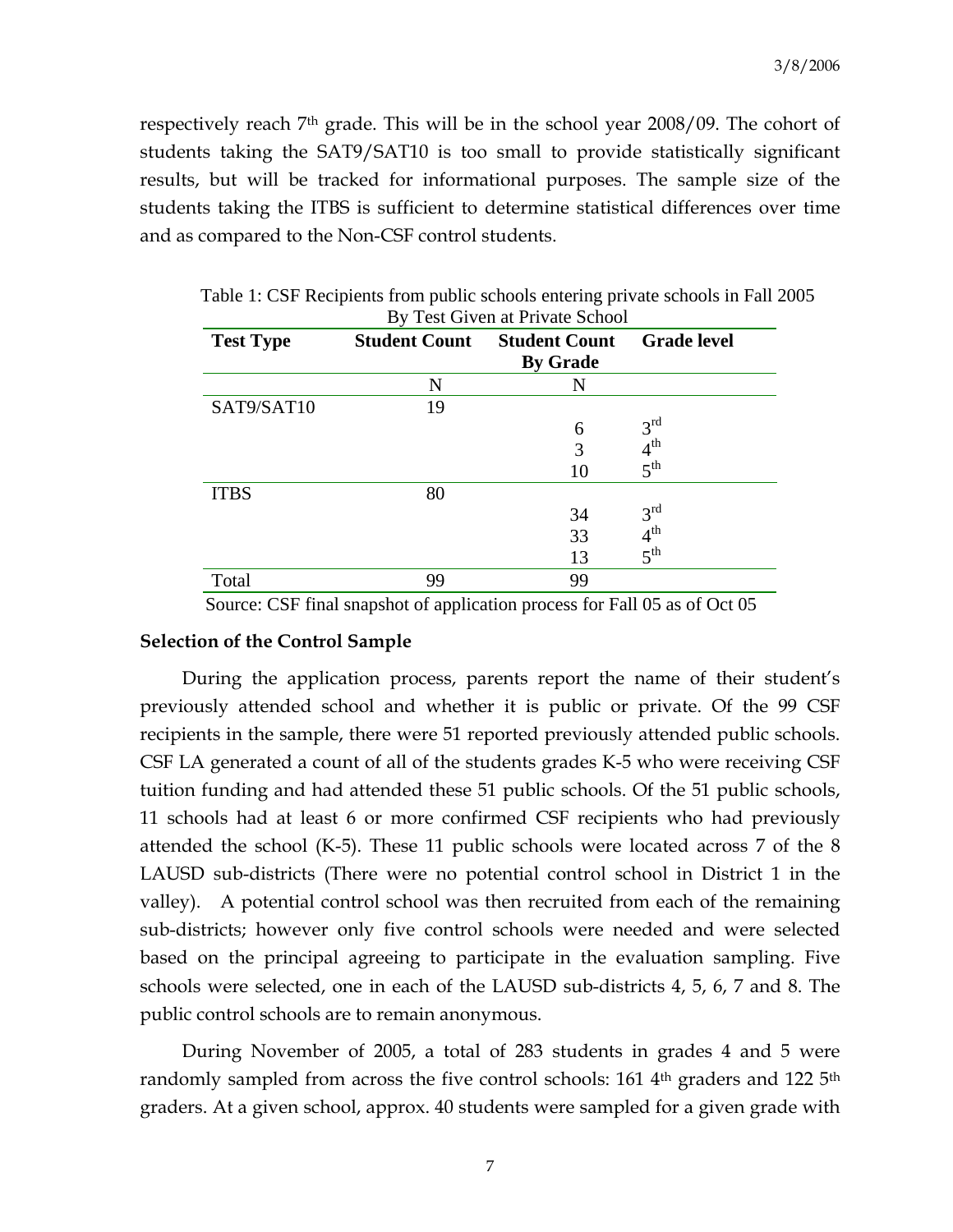an even number of female and male students sampled across all classrooms in the school. Cumulative files were randomly selected from all 4<sup>th</sup> and 5<sup>th</sup> grade classrooms. When a student was sampled, demographic and test score information was recorded as well as the student's LAUSD ID for obtaining test score information in the future directly from the Los Angeles Unified School District's Information Technology Department.

# **3. BASELINE RESULTS: WHAT IS THE BASELINE ACHIEVEMENT FOR THE CSF AND CONTROL STUDENTS IN THIRD GRADE?**

 The CSF program provides tuition scholarships for students with demonstrated need who wish to attend private schools. In Fall 2005, CSF funded approx 99 CSF recipients in grades 3-5, who previously attended public school. A comparison group evaluation is based on comparing two groups, who were similar at baseline and testing whether the one group who received an intervention has different performance than the group that did not receive the intervention. For the CSF evaluation, there are 58 4<sup>th</sup> and 5<sup>th</sup> grade CSF recipients and 281 4<sup>th</sup> and 5<sup>th</sup> grade control students who have 3rd grade baseline test scores. In this section, we examine the CSF and Non-CSF students' third grade test scores on the California Achievement Test, Sixth Edition (CAT/6), which is prior to the CSF student's receiving CSF funding and attending private school. We compare both the scale score and the national curve equivalent (NCE) scores (See Table 2 and 3). Next, we compare the CSF and Non-CSF test scores to the LAUSD district as a whole, and to other Economically Disadvantaged students in LAUSD (See Table 4).

 The CAT/6, a norm-referenced test, was administered to LAUSD district students in Grades 3 and 7 in the spring of 2005 as part of the state's Standardized Testing and Reporting Data (STAR) system. In previous years, the CAT/6 was administered to students in Grades 2-11.

 We find that the CSF recipients and the control students do not differ in their reading and math scores in third grade; they have statistically similar scale scores and NCE scores in both reading and mathematics. Approximately an 11-point difference would be statistically significant for these two groups, with the t-statistic above 1.96. The average CSF student's scale score in reading is 597 and in Math is 591. The average control student's scale score in reading is 591 and in Math is 590. These differences are not statistically significant. Moreover, the average control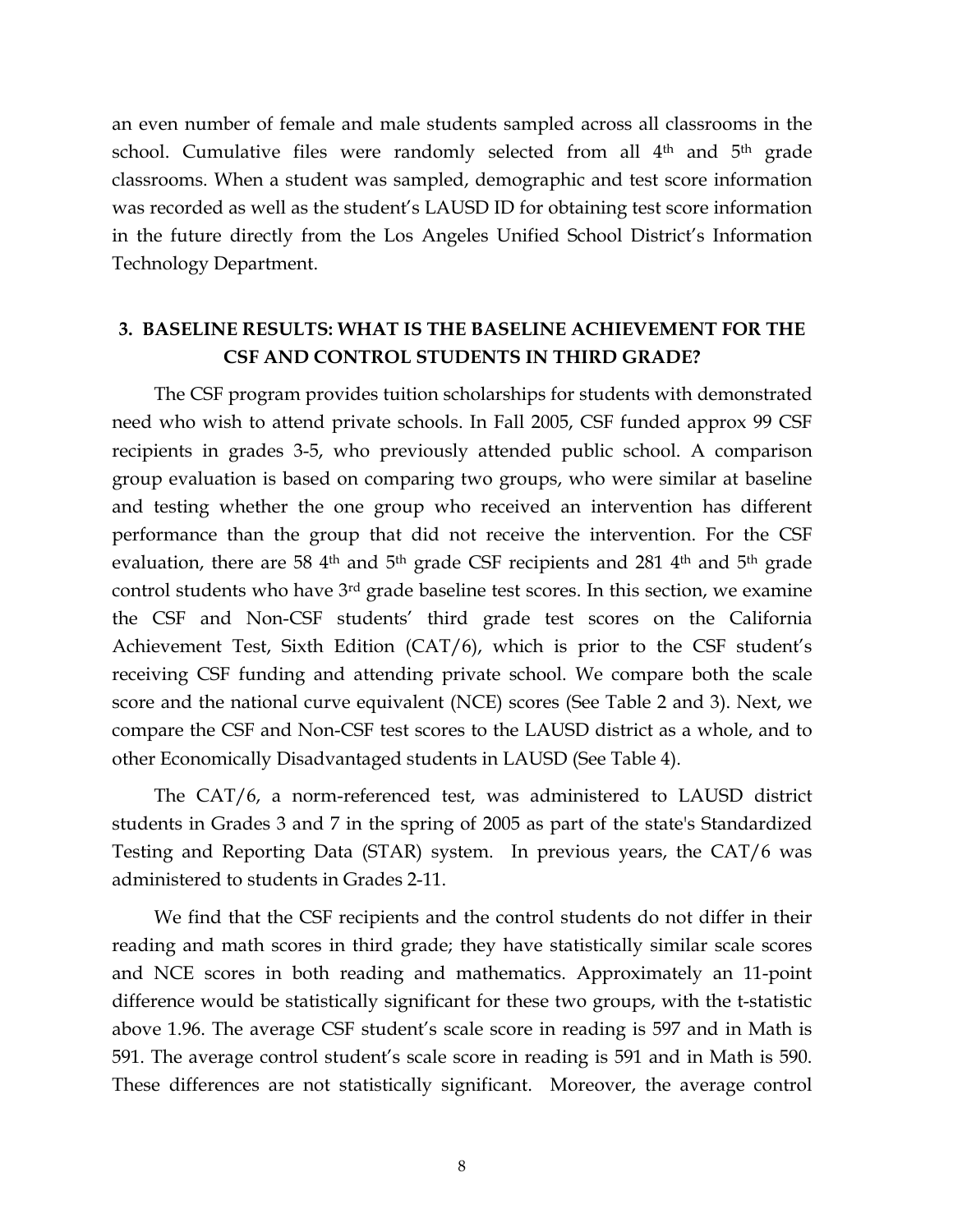student and the CSF recipient perform similarly in math and reading to an average economically disadvantaged LAUSD third grade student, with a 602 in reading and 602 in math. The average LAUSD student in third grade performs higher on average in reading and math, as compared to the economically disadvantaged student, with a 607 in reading and 606 in math. This is what was expected given that CSF funds low-income students and students in need. In sum, the Non-CSF control students and the CSF recipient students performed similarly in 3rd grade in reading and math on the CAT/6. The CSF and Non-CSF students are also more similar to the economically disadvantaged students in LAUSD, than an average student in LAUSD.

|                               | Third Grade Third Grade<br>CAT/6<br>Mean<br><b>Scale Score</b> | CAT/6<br>Mean<br><b>Scale Score</b> |
|-------------------------------|----------------------------------------------------------------|-------------------------------------|
|                               | Reading                                                        | Math                                |
| CSF Program students $(N=53)$ | 597.3                                                          | 590.7                               |
| Control students (N=281)      | 591.1                                                          | 590.3                               |

**Table 2: CAT/6 Scale Scores for third grade for the CSF program and control students** 

#### **Comparing Program vs. Control students:**

# **T-statistic** (0.45) (0.21)

*Note*: \* indicates p-value<=0.05; \*\* indicates p-value<=0.01; \*\*\* indicates p-value of <=0.001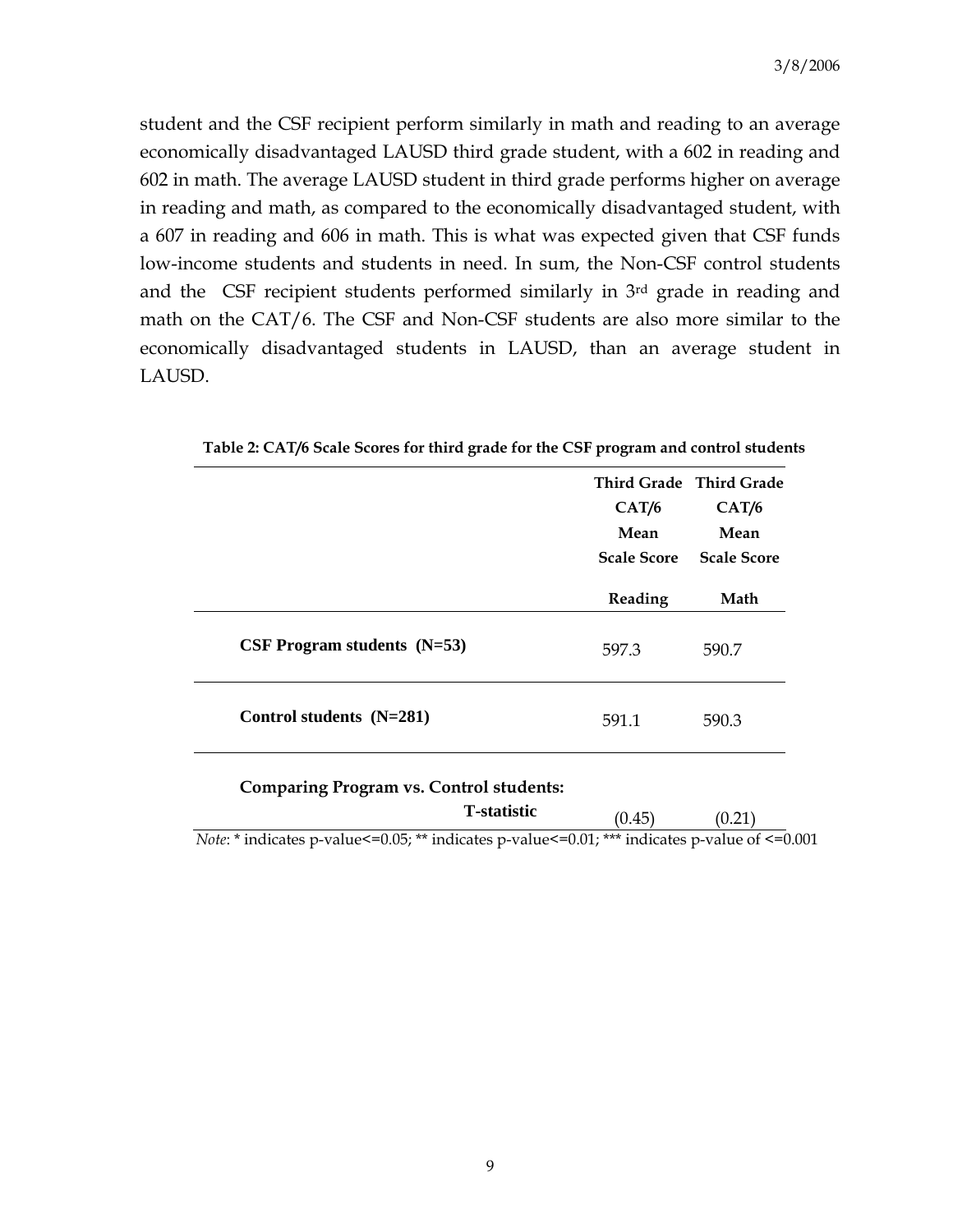|                               | Third Grade Third Grade |                  |
|-------------------------------|-------------------------|------------------|
|                               | CAT/6                   | CAT/6            |
|                               | Mean                    | Mean             |
|                               | <b>NCE</b> Score        | <b>NCE Score</b> |
|                               | Reading                 | Math             |
| CSF Program students $(N=58)$ | 36.7                    | 38.7             |
| Control students (N=281)      | 32.4                    | 41.1             |

**Table 3: CAT/6 NCE Scores for third grade for the CSF program and control students** 

| <b>Comparing Program vs. Control students:</b>                                                                   |        |           |  |
|------------------------------------------------------------------------------------------------------------------|--------|-----------|--|
| <b>T</b> -statistic                                                                                              | (0.72) | $(-1.09)$ |  |
| <i>Note</i> : $*$ indicates p-value <= 0.05; $**$ indicates p-value <= 0.01; $***$ indicates p-value of <= 0.001 |        |           |  |

| Table 4: CAT/6 Scale Scores for third grade for the CSF program and control students |  |  |
|--------------------------------------------------------------------------------------|--|--|
|                                                                                      |  |  |

|                                                                        | CAT/6<br>Mean<br><b>Scale Score</b> | Third Grade Third Grade<br>CAT/6<br>Mean<br><b>Scale Score</b> |
|------------------------------------------------------------------------|-------------------------------------|----------------------------------------------------------------|
|                                                                        | Reading                             | Math                                                           |
| CSF Program students $(N=53)$                                          | 597.3                               | 590.7                                                          |
| Control students (N=281)                                               | 591.1                               | 590.3                                                          |
| <b>LAUSD</b> students - Spring 05                                      | 606.6                               | 606.4                                                          |
| <b>LAUSD Economically Disadvantaged</b><br><b>Students - Spring 05</b> | 601.9                               | 601.6                                                          |

*Note*: \* indicates p-value <= 0.05; \*\* indicates p-value <= 0.01; \*\*\* indicates p-value of <= 0.001 *Source*: LAUSD Ed Data, through www.lausd.net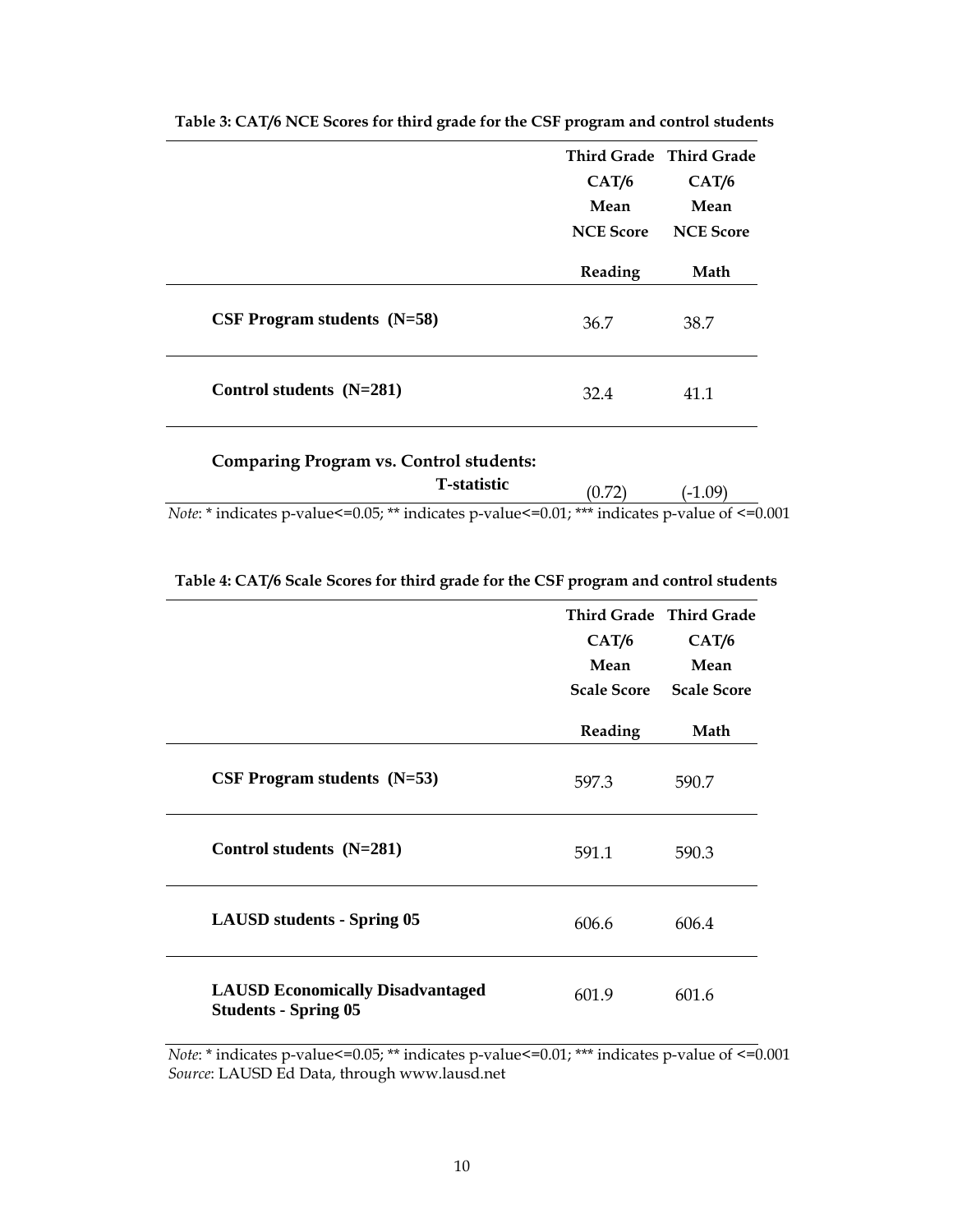# **4. BASELINE RESULTS: HOW SIMILAR ARE THE CONTROL STUDENTS TO THE CSF STUDENTS AT BASELINE?**

 It is important to also examine if demographic characteristics of the CSF and control students are similar at baseline. In this section we examine whether the CSF recipients and the control students have statistically similar characteristics prior to the CSF families choosing to send their child to a private school with CSF funds.

From the last section, we know that the CSF and control students in 4<sup>th</sup> and 5<sup>th</sup> grade are similar in terms of their third grade achievement on the CAT/6 in reading and math. Table 5 compares the two groups in terms of their gender, race, home language, and whether they received free and reduced lunch. We report the average household size and average household income of the CSF recipients; this information was not available for the control students. We report the average daily attendance in 3<sup>rd</sup> grade for the control students; this is however not available for the CSF recipients.

 Overall, we find that the two groups are very similar. The control students are 51.9 percent male and the CSF students are 47.6 percent male. In terms of race, the control students are 83 percent Hispanic, 14 percent African American, 0.4 percent White and 2.5 percent Asian. The CSF students are 69.3 percent Hispanic, 28 percent African American and 2.6 percent White. This indicates that there are more African American students who receive CSF funding then attend their previous public school; no Asian students from these public schools have received a CSF tuition grant. However, these differences in racial composition are not statistically significant. Due to this difference in percent Hispanics, we will retroactively collect English Language Learner information about both groups to make sure that we capture any potential variation. Additionally, both the CSF and Control groups have 29 percent speaking Spanish in the home.

 Nearly all the students in both groups were receiving free and reduced lunch in public school, 97.9 and 100 percent respectively. The CSF student has on average 3.9 people in the household and has an average household income of \$22,473. The average household income for all of the CSF-LA recipient families is \$26,000. The control students also had an average daily attendance at school in the third grade of 162 days out of 170. The attendance data was not available for the CSF students. Finally, all off these statistics were run also by grade level and not statistical differences were found across the groups.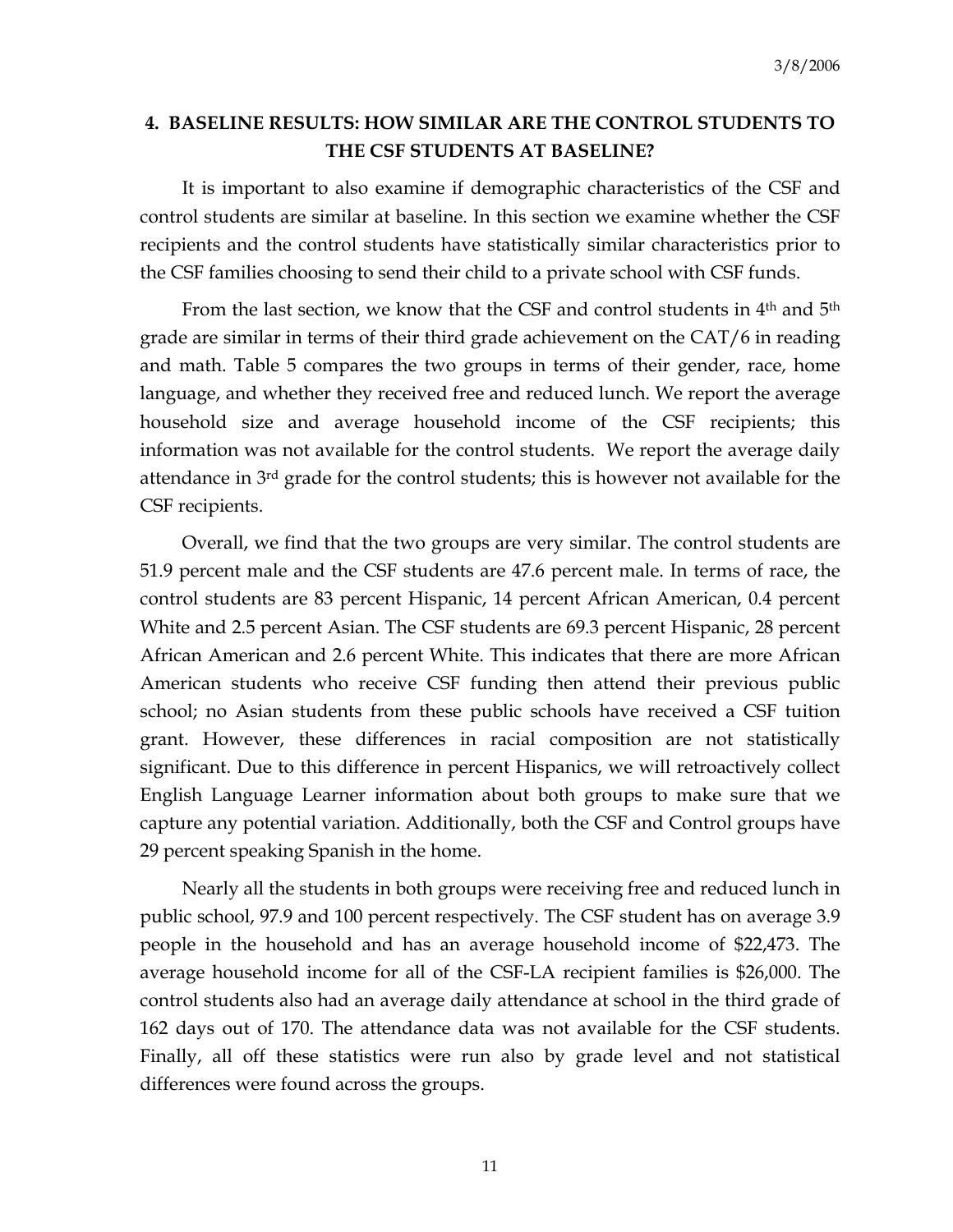This data indicates the sampled control students and the Fall 05 CSF recipients in 3rd, 4th and 5th grade are similar in terms of demographic characteristics and in terms of their third grade performance in reading and math. This indicates that the comparative quality of the control group and the CSF sample are high and should provide a good basis for comparison in the future.

|                                                                                                                       | <b>CSF Students</b>        | Control<br><b>Students</b> |
|-----------------------------------------------------------------------------------------------------------------------|----------------------------|----------------------------|
|                                                                                                                       | $(N=99)$                   | $(N=283)$                  |
| <b>Percent male</b>                                                                                                   | 47.6                       | 51.9                       |
| <b>Ethnicity: Percent Hispanic</b><br><b>Percent African American</b><br><b>Percent White</b><br><b>Percent Asian</b> | 69.3<br>28.0<br>2.6<br>0.0 | 83.0<br>14.1<br>0.4<br>2.5 |
| <b>Home Language: Percent Spanish</b>                                                                                 | 29.3                       | 29.7                       |
| <b>Percent Receiving Free Reduced Lunch</b>                                                                           | 97.9                       | 100                        |
| <b>Average Household size</b>                                                                                         | 3.9 people                 | Not<br>Available           |
| <b>Average Household income</b>                                                                                       | \$22,473                   | Not<br>Available           |
| Average Daily Attendance in 3 <sup>rd</sup> grade                                                                     | Not<br>Available           | 162 days                   |

**Table 5: Demographic Characteristics of CSF program and control students** 

*Note*: \* indicates p-value <= 0.05; \*\* indicates p-value <= 0.01; \*\*\* indicates p-value of <= 0.001